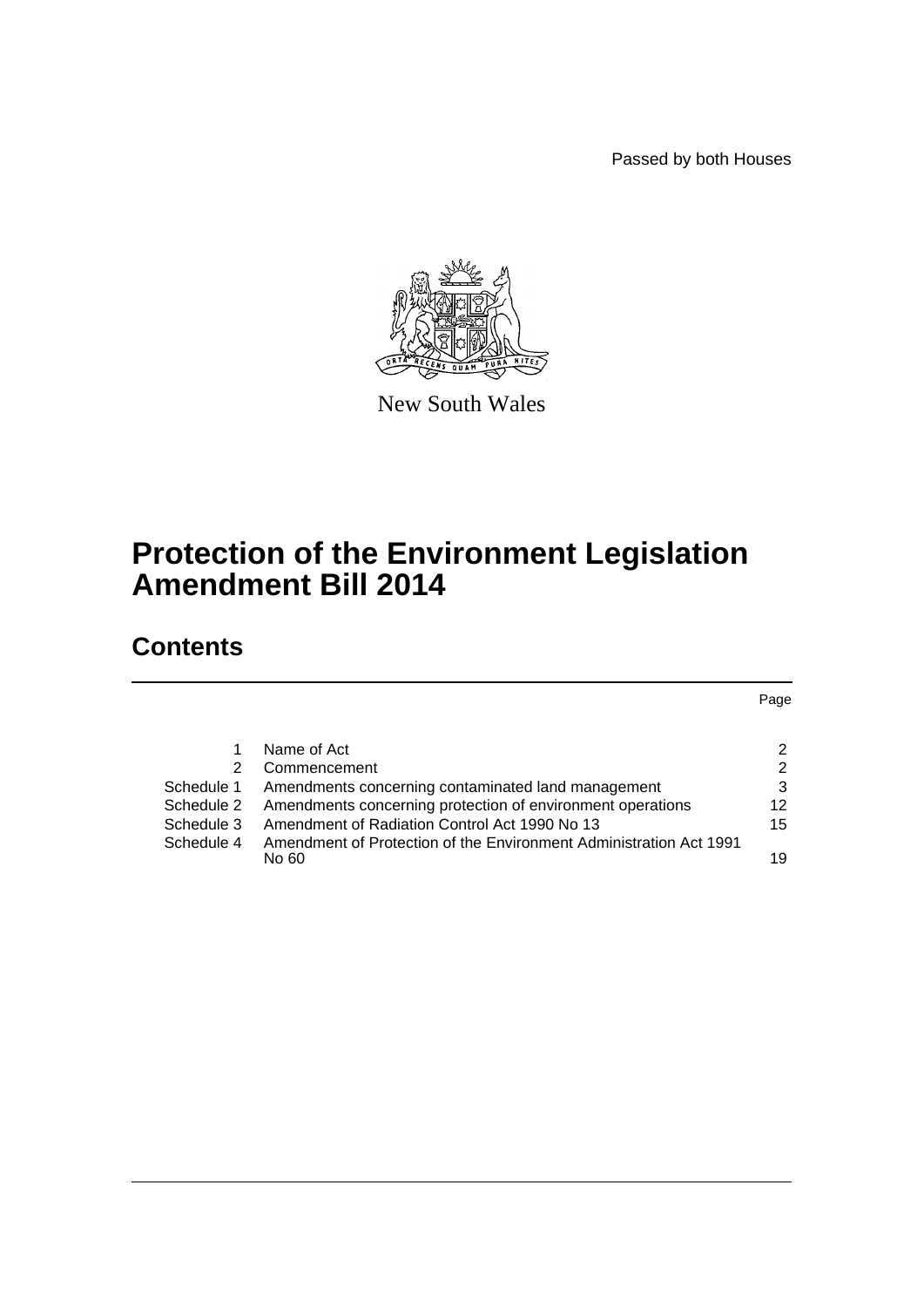*I certify that this public bill, which originated in the Legislative Assembly, has finally passed the Legislative Council and the Legislative Assembly of New South Wales.*

> *Clerk of the Legislative Assembly. Legislative Assembly, Sydney,* , 2014



New South Wales

# **Protection of the Environment Legislation Amendment Bill 2014**

Act No , 2014

An Act to amend the *Contaminated Land Management Act 1997*, *Protection of the Environment Operations Act 1997* and *Radiation Control Act 1990* to increase certain penalties for offences and strengthen and align the enforcement provisions of those Acts; to amend the *Protection of the Environment Administration Act 1991* with respect to payments into the Environment Protection Authority Fund; and to make consequential amendments to other legislation.

*I have examined this bill and find it to correspond in all respects with the bill as finally passed by both Houses.*

*Assistant Speaker of the Legislative Assembly.*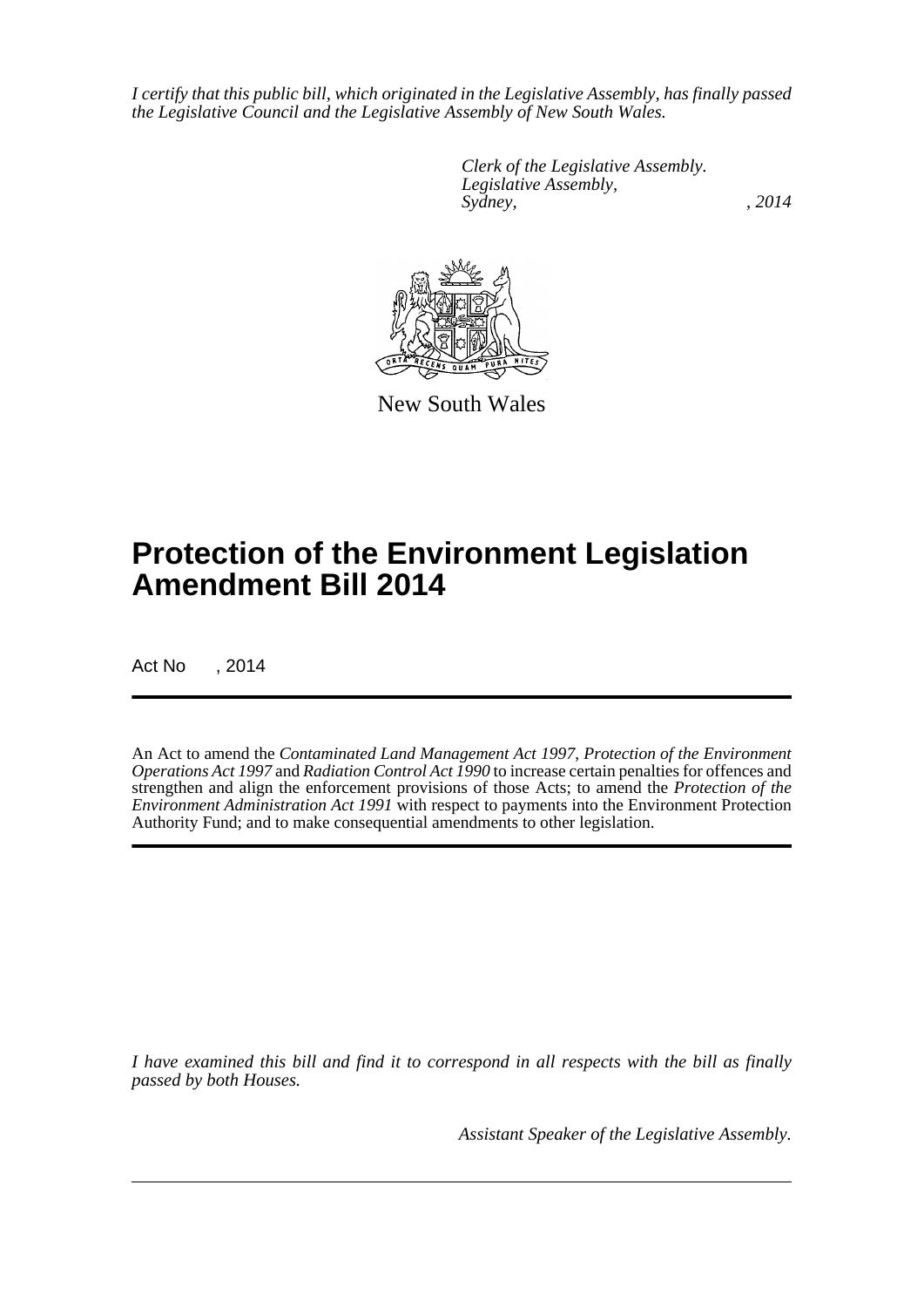### <span id="page-2-0"></span>**The Legislature of New South Wales enacts:**

### **1 Name of Act**

This Act is the *Protection of the Environment Legislation Amendment Act 2014*.

### <span id="page-2-1"></span>**2 Commencement**

This Act commences on a day or days to be appointed by proclamation.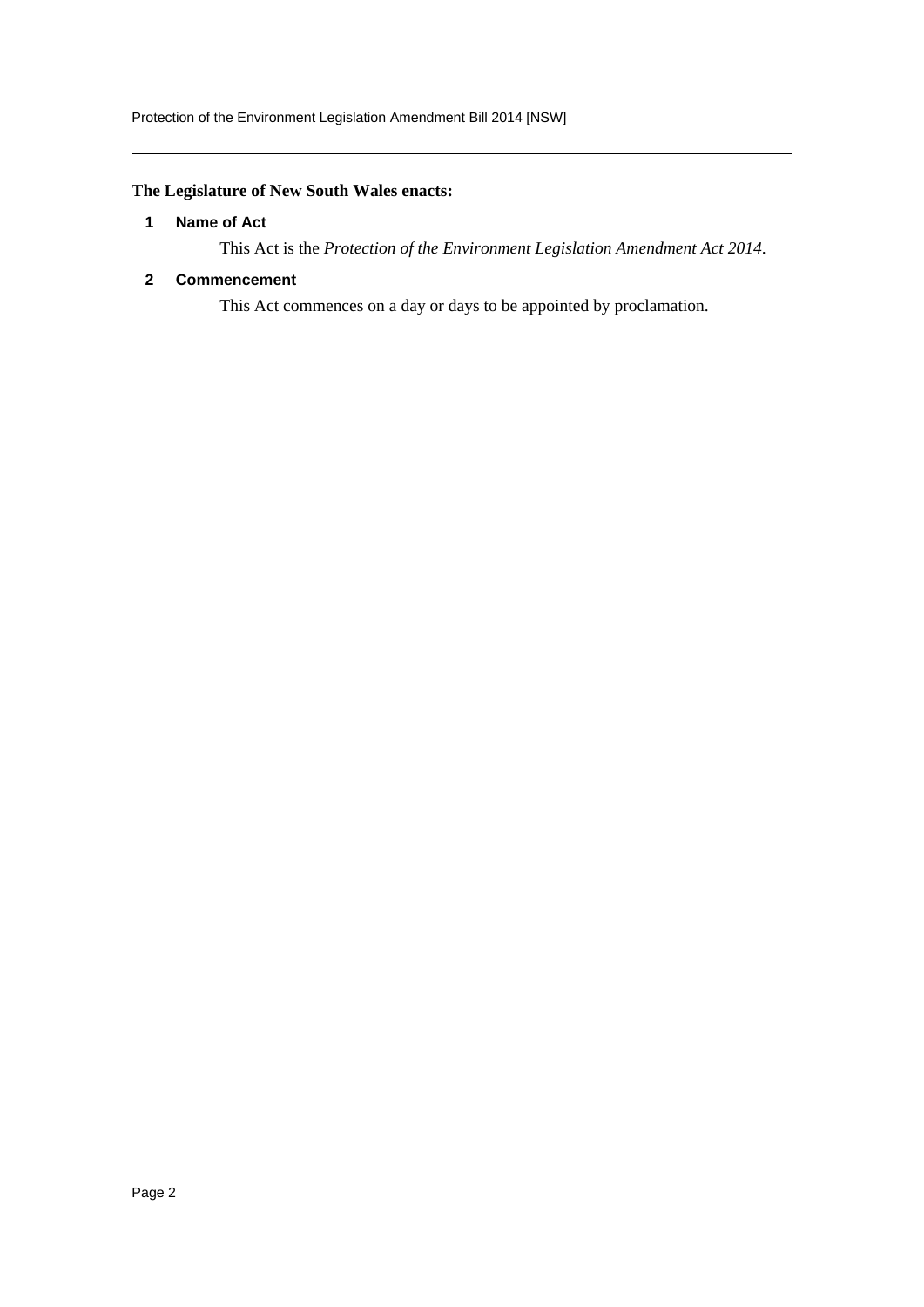## <span id="page-3-0"></span>**Schedule 1 Amendments concerning contaminated land management**

### **1.1 Contaminated Land Management Act 1997 No 140**

### **[1] Section 4 Definitions**

Insert in alphabetical order in section 4 (1): *restorative justice activity*—see section 95B (2).

### **[2] Section 14 Management orders**

Insert after section 14 (1):

(1A) A management order may, in accordance with Division 6A, require the person to whom the order is directed to provide financial assurance to secure or guarantee funding for or towards the carrying out of an action required by or under the order.

### **[3] Section 14 (6)**

Omit the subsection. Insert instead:

(6) A person (other than a public authority that is not an interested person with respect to the relevant land) served with a management order must not, without reasonable excuse, fail to comply with any direction or other requirement specified by the order within the time specified by the order.

Maximum penalty:

- (a) in the case of a corporation—\$1,000,000 (if responsible for the contamination) or \$137,500 (in any other case) and, in the case of a continuing offence, a further penalty of \$66,000 for each day the offence continues, or
- (b) in the case of an individual—\$250,000 (if responsible for the contamination) or \$66,000 (in any other case) and, in the case of a continuing offence, a further penalty of \$33,000 for each day the offence continues.

### **[4] Part 3, Division 6A**

Insert after Division 6:

### **Division 6A Financial assurances for actions required by management orders**

### **42A Application of Division**

- (1) This Division applies with respect to requirements under management orders to provide financial assurance to secure or guarantee funding for or towards the carrying out of actions required by or under such orders.
- (2) A financial assurance is not to operate as a mere penalty for a contravention of this Act, the regulations or a management order.

### **42B Restriction on requiring financial assurance**

The EPA cannot require a person to provide a financial assurance unless it is satisfied that the requirement is justified having regard to:

(a) the degree of risk of environmental harm associated with the activities of the person, or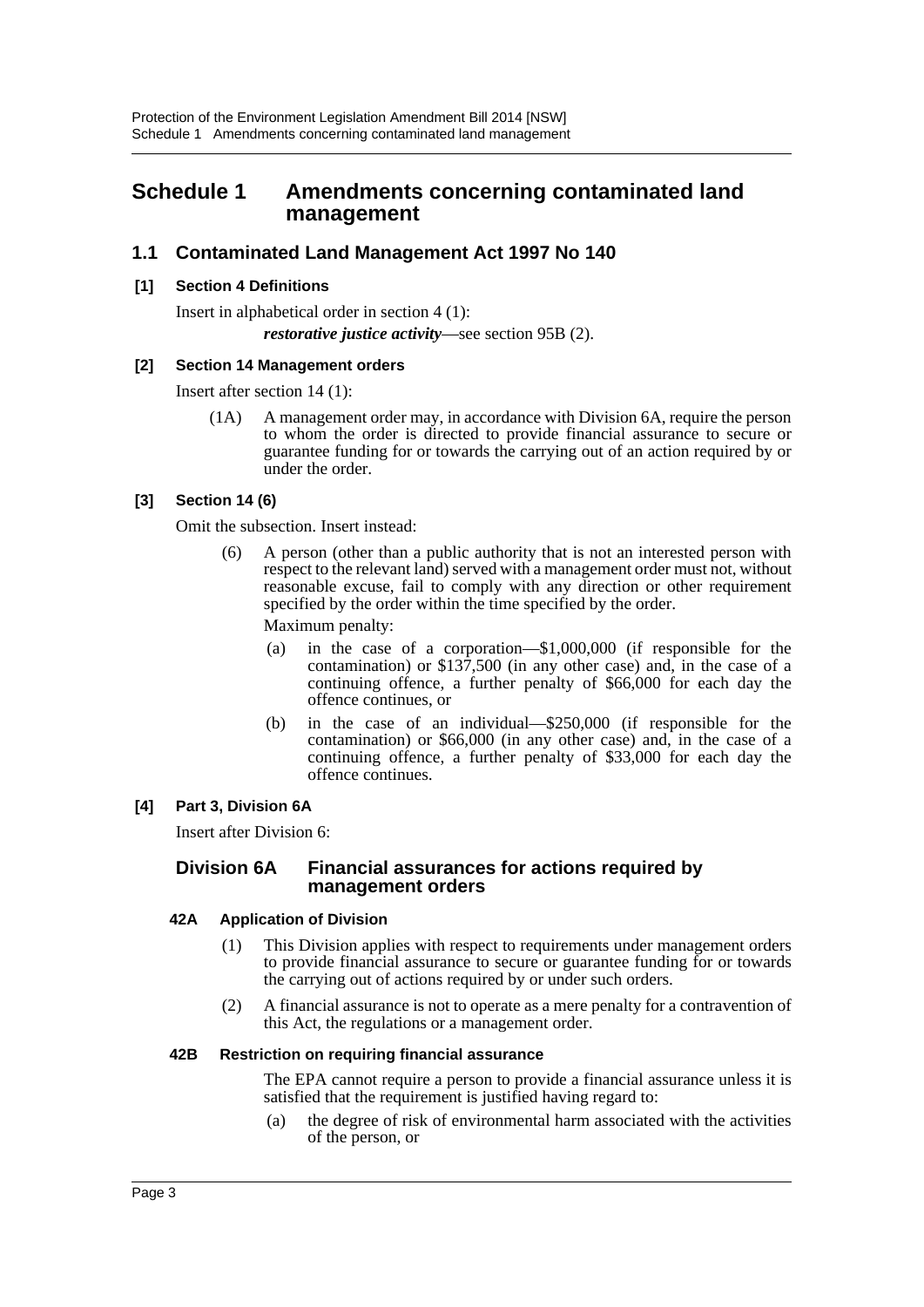- (b) the remediation work that may be required because of activities of the person, or
- (c) the environmental record of the person, or
- (d) any other matters prescribed by the regulations.

### **42C Form of financial assurance**

- (1) A financial assurance may be in one or more of the following forms:
	- (a) a bank guarantee,
	- (b) a bond,
	- (c) another form of security that the EPA considers appropriate and specifies in the management order.
- (2) A management order may provide for the procedures under which the financial assurance may be claimed on or realised.

### **42D Amount of financial assurance**

- (1) The amount of a financial assurance is to be as determined by the EPA.
- (2) However, the EPA must not require financial assurances of an amount that exceeds the total cost of carrying out the relevant action. That total cost is the amount that, in the EPA's opinion, represents a reasonable estimate of the total likely costs and expenses that may be incurred in carrying out the action required by or under the management order for which the financial assurance is required, including the likely costs and expenses of the EPA in directing and supervising the carrying out of the action.
- (3) The EPA may require the person who is required to provide a financial assurance to provide to the EPA an independent assessment of the cost of the relevant action for which the assurance is required.

### **42E Guidelines about financial assurances**

The regulations may make provision for or with respect to guidelines to be observed in relation to the content of requirements in management orders for financial assurances and in relation to the calculation of the amount of financial assurances required.

### **42F Carrying out of action when assurer fails to do so**

- (1) The EPA may carry out, or direct or supervise the carrying out by another person of, any action covered by any financial assurance required by a management order if the person to whom the order is directed fails, in the opinion of the EPA, to carry out that action in accordance with the order.
- (2) The EPA may do so by the use of contractors, consultants or otherwise.
- (3) The EPA may enter, or authorise any other person to enter, the premises concerned to carry out the action.

### **42G Claim on or realising of financial assurance**

(1) The EPA may recover or fund the reasonable costs or expenses of the EPA or other person in carrying out any action (including the likely costs or expenses of the EPA in directing and supervising the carrying out of the action) by making a claim on or realising the financial assurance or part of it.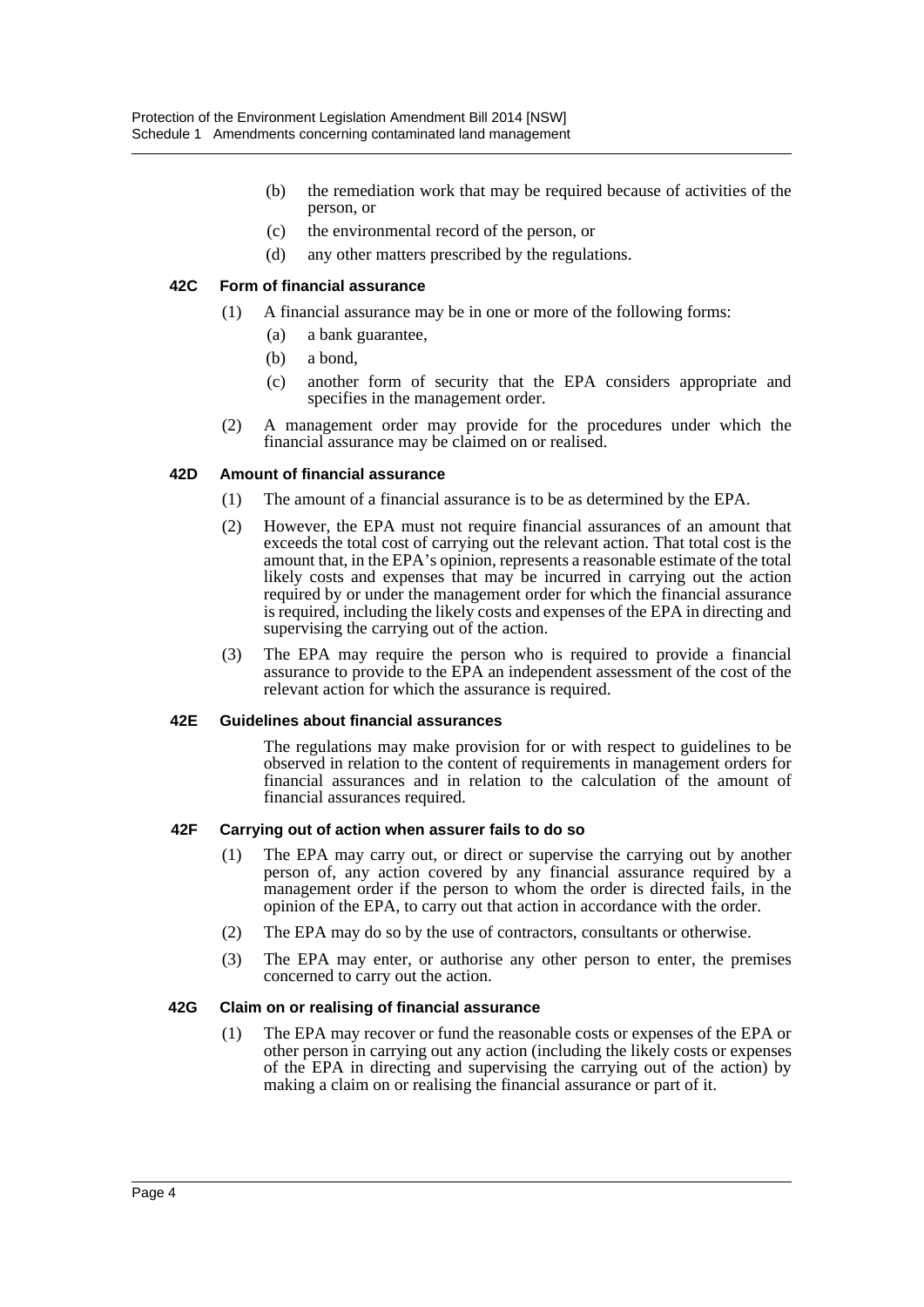- (2) Before making the claim on or realising the financial assurance or part of it, the EPA must give to the person who was required to provide the assurance a written notice under this section.
- (3) The notice must:
	- (a) state details of the action carried out or proposed to be carried out, and
	- (b) state the amount of the financial assurance to be claimed or realised, and
	- (c) invite the person to make representations to the EPA to show why the financial assurance should not be claimed or realised as proposed, and
	- (d) state the period (at least 30 days after the notice is given to the person) within which representations may be made.
- (4) The representations must be made in writing.
- (5) After the end of the period stated in the notice, the EPA must consider any representations properly made by the person.
- (6) If the EPA decides to make a claim on or realise the financial assurance or part of it, the EPA must immediately give written notice to the person of its decision and the reasons for the decision.
- (7) The EPA must return any excess amounts to the person or that person's successors.
- (8) If the amount of financial assurance claimed or realised by the EPA is not sufficient to cover all the costs or expenses concerned, the EPA may recover the excess from the person as a debt in any court of competent jurisdiction.

#### **42H Lapsing of financial assurance**

The requirement to provide financial assurance lapses and no longer binds the person who was required to provide it if the EPA:

- (a) is satisfied that the action for which the financial assurance was required has been satisfactorily carried out, and
- (b) has given the person written notice of the lapsing of the financial assurance.

#### **42I Liability of EPA, State and others**

- (1) Anything done by or at the direction, or under the supervision, of the EPA under section  $42F(1)$  is taken to have been done by the person who was required to provide the financial assurance.
- (2) The State, the Minister, the EPA, the members of the Board of the EPA, any members of the staff of the EPA and any persons engaged by or otherwise acting with the authority of the EPA (or any of them):
	- (a) are not liable for anything done or omitted to be done in good faith in connection with a requirement to which this Division applies or in carrying out or giving effect to this Division, and
	- (b) without affecting the generality of the above, are taken, for the purposes of sections 98 and 98A, not to be involved in the management of a corporation when doing or omitting to do anything in connection with such a requirement or when carrying out or giving effect to this Division.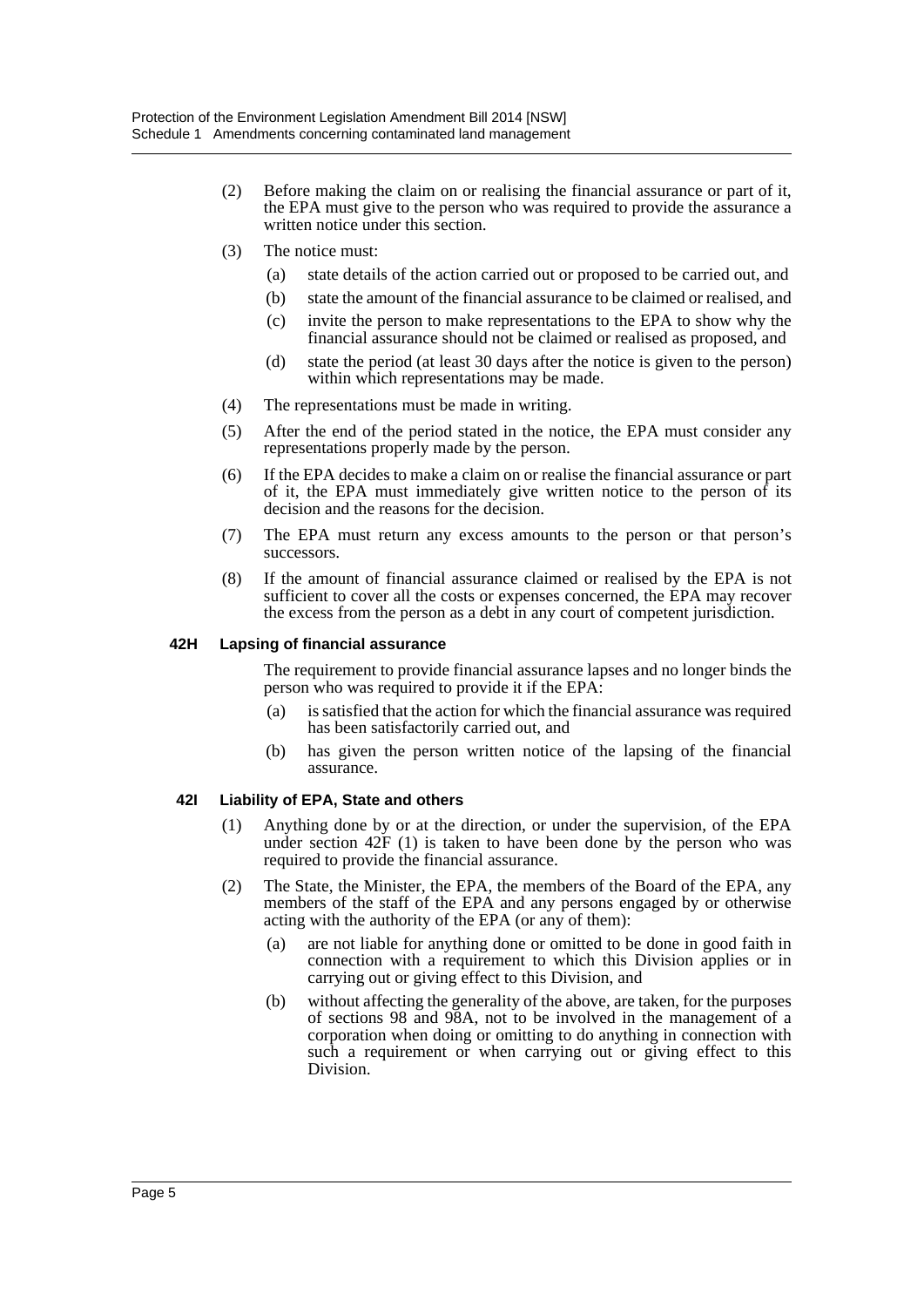### **42J Financial assurance not to affect other action**

A financial assurance may be claimed on or realised, despite and without affecting:

- (a) any liability of the person who was required to provide the assurance to any penalty for an offence for a contravention to which the assurance relates, and
- (b) any other action that might be taken or is required to be taken in relation to any contravention or other circumstances to which the assurance relates.

### **42K Disputes regarding claim on or realisation of financial assurance**

The Land and Environment Court has jurisdiction to determine disputes about claiming on or realising a financial assurance.

### **[5] Section 48 Statutory site audits**

Omit "600 penalty units" from section 48 (1). Insert instead "\$120,000".

### **[6] Section 48 (2)**

Omit "1,250 penalty units". Insert instead "\$250,000".

### **[7] Section 57 Holding out**

Omit "600 penalty units" wherever occurring in section 57 (1) and (1A). Insert instead "\$120,000".

### **[8] Section 57 (2)**

Omit "1,250 penalty units". Insert instead "\$250,000".

### **[9] Section 60 Duty to report contamination**

Omit paragraphs (a) and (b) from the maximum penalty at the end of section 60 (1). Insert instead:

- (a) in the case of a corporation—\$1,000,000, and in the case of a continuing offence, a further penalty of \$77,000 for each day the offence continues, or
- (b) in the case of an individual—\$250,000, and in the case of a continuing offence, a further penalty of \$33,000 for each day the offence continues.

### **[10] Section 89 Offences**

Omit paragraphs (a) and (b) from the maximum penalty at the end of the section.

Insert instead:

- (a) in the case of a corporation—\$1,000,000, and in the case of a continuing offence, a further penalty of \$66,000 for each day the offence continues, or
- (b) in the case of an individual—\$250,000, and in the case of a continuing offence, a further penalty of \$33,000 for each day the offence continues.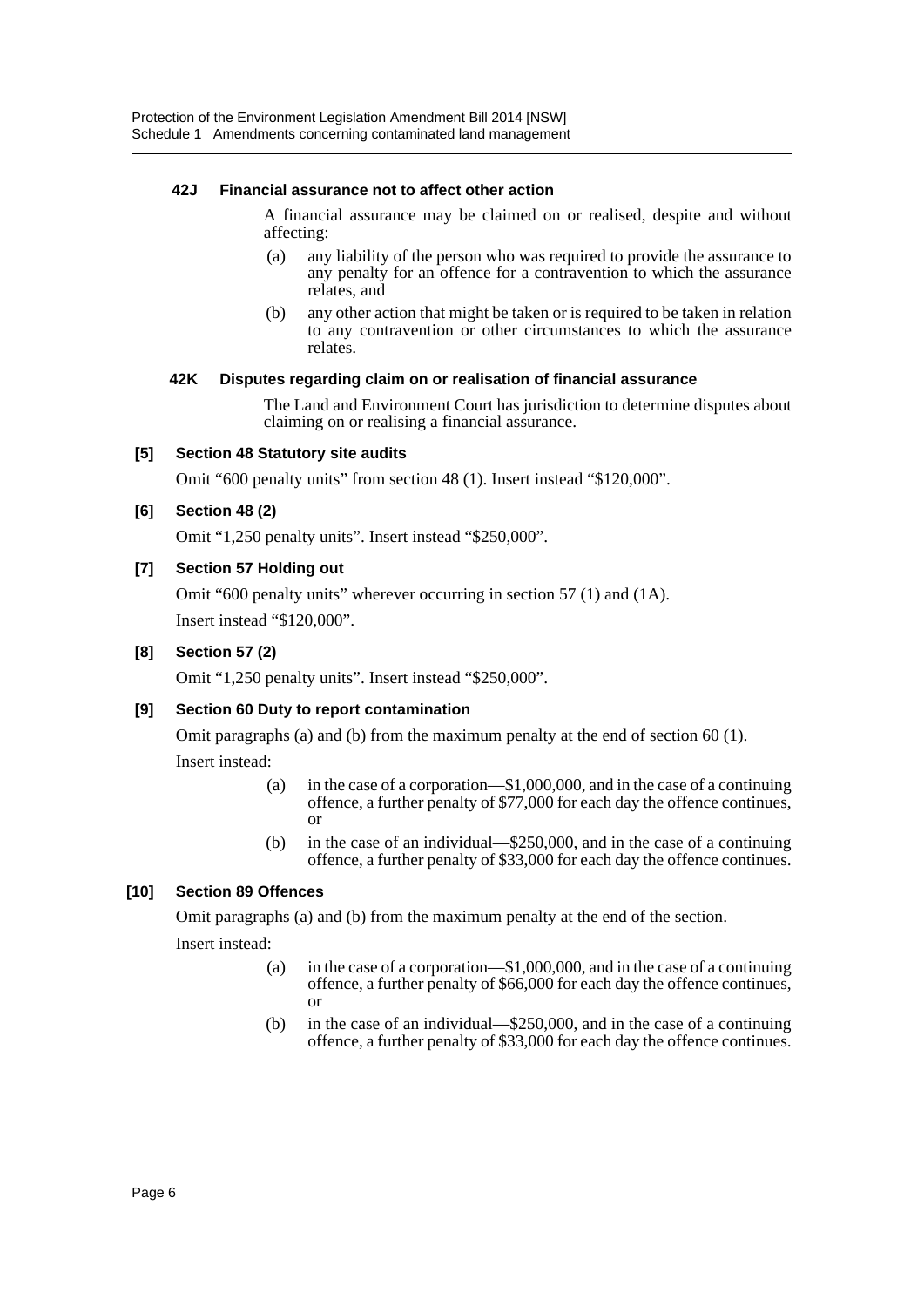### **[11] Section 92A Penalty notices**

Insert at the end of section 92A (6) (c):

, and

(d) prescribe different amounts of penalties based on the number of times that an offender has been convicted of, or paid a penalty notice for, the same offence within a 5-year period.

### **[12] Part 10, Division 2A**

Insert after Division 2:

### **Division 2A Court orders in connection with offences**

### **95A Orders regarding monetary benefits**

- (1) The court may order the offender to pay, as part of the penalty for committing the offence, an additional penalty of an amount the court is satisfied, on the balance of probabilities, represents the amount of any monetary benefits acquired by the offender, or accrued or accruing to the offender, as a result of the commission of the offence.
- (2) The amount of an additional penalty for an offence is not subject to any maximum amount of penalty provided elsewhere by or under this Act.
- (3) The regulations may prescribe a protocol to be used in determining the amount that represents the monetary benefit acquired by the offender or accrued or accruing to the offender.
- (4) In this section:

*monetary benefits* means monetary, financial or economic benefits. *the court* does not include the Local Court.

### **95B Additional orders**

(1) **Orders**

The court may do any one or more of the following:

- (a) order the offender to take specified action to publicise the offence (including the circumstances of the offence) and its environmental and other consequences and any other orders made against the person,
- (b) order the offender to take specified action to notify specified persons or classes of persons of the offence (including the circumstances of the offence) and its environmental and other consequences and of any orders made against the person (including, for example, the publication in an annual report or any other notice to shareholders of a company or the notification of persons aggrieved or affected by the offender's conduct),
- (c) order the offender to carry out a specified project for the restoration or enhancement of the environment in a public place or for the public benefit,
- (d) if the EPA is a party to the proceedings, order the offender to provide a financial assurance, of a form and amount specified by the court, to the EPA, if the court orders the offender to carry out a specified work or program for the restoration or enhancement of the environment.

The Local Court is not authorised to make an order referred to in paragraph (c) or  $(d)$ .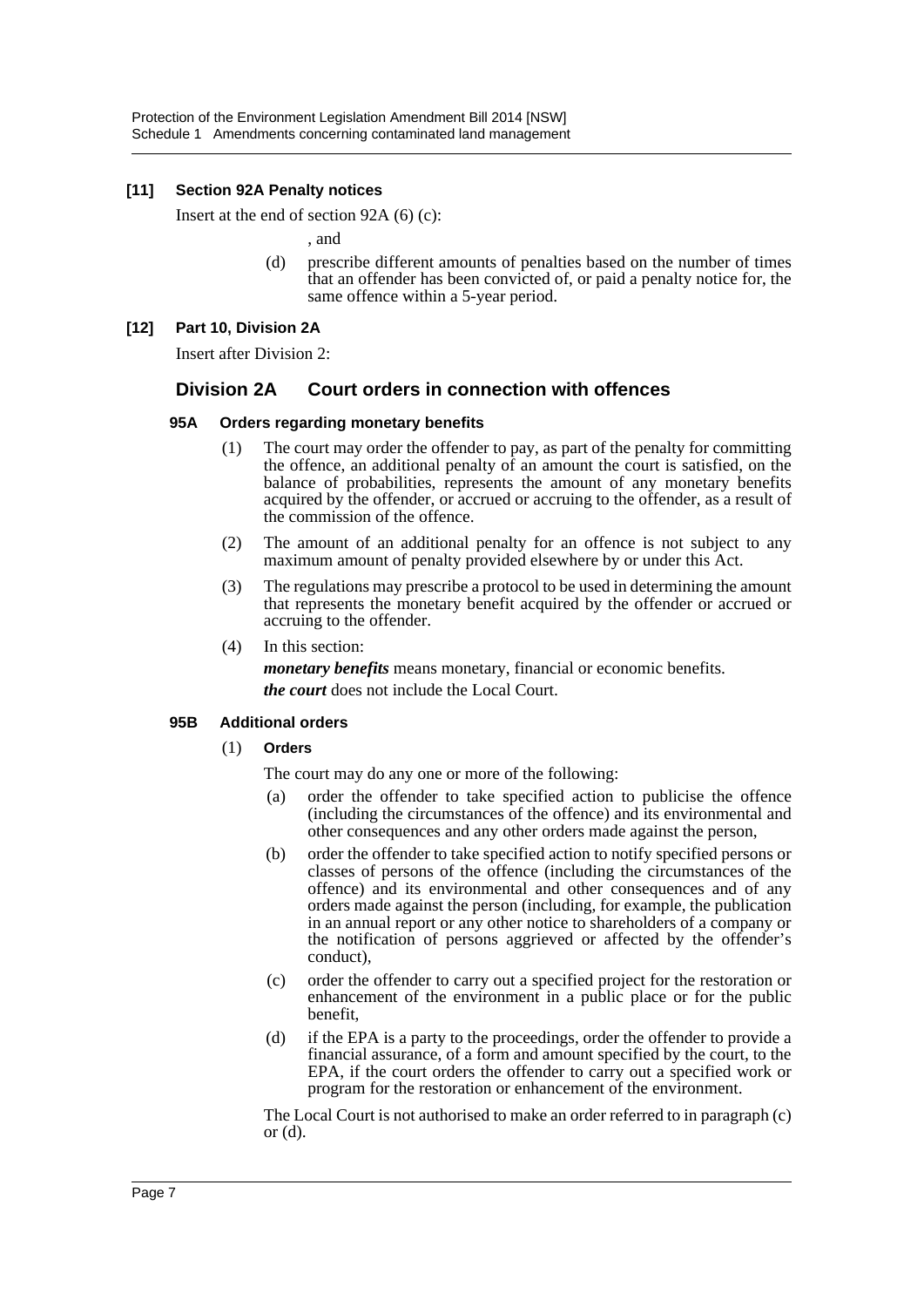(2) Without limiting subsection (1) (c), the court may order the offender to carry out any social or community activity for the benefit of the community or persons that are adversely affected by the offence (a *restorative justice activity*) that the offender has agreed to carry out. However, the Local Court is not authorised to make an order under this subsection.

### (3) **Machinery**

The court may, in an order under this section, fix a period for compliance and impose any other requirements the court considers necessary or expedient for enforcement of the order.

### (4) **Failure to publicise or notify**

If the offender fails to comply with an order under subsection  $(1)$  (a) or (b), the prosecutor or a person authorised by the prosecutor may take action to carry out the order as far as may be practicable, including action to publicise or notify:

- (a) the original contravention, its environmental and other consequences, and any other penalties imposed on the offender, and
- (b) the failure to comply with the order.

### (5) **Cost of publicising or notifying**

The reasonable cost of taking action referred to in subsection (4) is recoverable by the prosecutor or person taking the action, in a court of competent jurisdiction, as a debt from the offender.

### (6) **Financial assurances**

Sections 42F–42K apply to a financial assurance provided by an offender under an order made under this section in the same way as they apply to a financial assurance provided by a person to whom a management order is directed.

### **[13] Part 10, Division 3, heading**

Omit the heading. Insert instead:

### **Division 3 Civil proceedings to remedy or restrain breaches of Act or harm to environment or to enforce undertakings**

### **[14] Section 96A**

Insert after section 96:

### **96A Enforcement of undertakings**

- (1) The EPA may accept a written undertaking given by a person for the purposes of this section in connection with a matter in relation to which the EPA has a function under this Act.
- (2) Without limiting subsection (1), an undertaking that the EPA may accept under that subsection includes an undertaking to carry out a restorative justice activity.
- (3) The person may withdraw or vary the undertaking at any time, but only with the consent in writing of the EPA. The consent of the EPA is required even if the undertaking purports to authorise withdrawal or variation of the undertaking without that consent.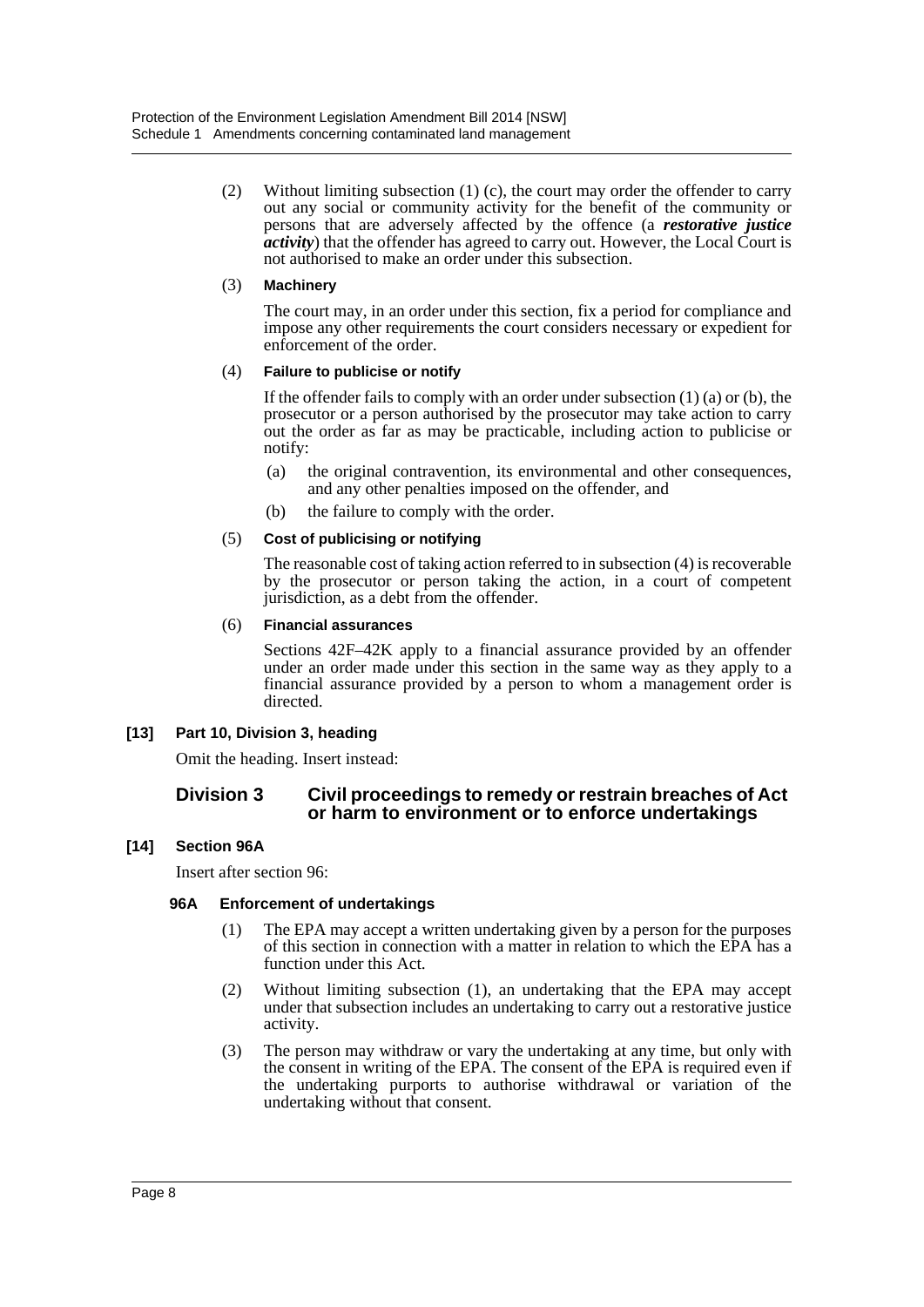- (4) The EPA may apply to the Land and Environment Court for an order under subsection (5) if the EPA considers that the person who gave the undertaking has breached any of its terms.
- (5) The Court may make all or any of the following orders if it is satisfied that the person has breached a term of the undertaking:
	- (a) an order directing the person to comply with that term of the undertaking,
	- (b) an order directing the person to pay to the State an amount not exceeding the amount of any financial benefit that the person has obtained directly or indirectly and that is reasonably attributable to the breach,
	- (c) any order that the Court thinks appropriate directing the person to compensate any other person who has suffered loss or damage as a result of the breach,
	- (d) an order suspending or revoking any environment protection licence under the *Protection of the Environment Operations Act 1997* held by the person,
	- (e) an order requiring the person to prevent, control, abate or mitigate any actual or likely harm to the environment caused by the breach,
	- (f) an order requiring the person to make good any actual or likely harm to the environment caused by the breach,
	- (g) any other order the Court considers appropriate.

### **[15] Section 100**

Insert after section 99:

### **100 Continuing offences**

- (1) A person who is guilty of an offence because the person contravenes a direction or other requirement made by or under this Act or the regulations (whether the direction or other requirement is imposed by a notice or otherwise) to do or cease to do something (whether or not within a specified period or before a particular time):
	- (a) continues, until the direction or other requirement is complied with and despite the fact that any specified period has expired or time has passed, to be liable to comply with the direction or other requirement, and
	- (b) is guilty of a continuing offence for each day the contravention continues.
- (2) This section does not apply to an offence if the relevant provision of this Act or the regulations does not provide for a penalty for a continuing offence.
- (3) This section does not apply to the extent that a direction or other requirement is revoked.

### **[16] Section 103 False or misleading information**

Omit paragraphs (a) and (b) from the maximum penalty at the end of section 103 (1). Insert instead:

> (a) in the case of a corporation—\$1,000,000 (in relation to a requirement under section 10,  $14$ , 28 or 53B) or \$137,500 (in relation to any other requirement), or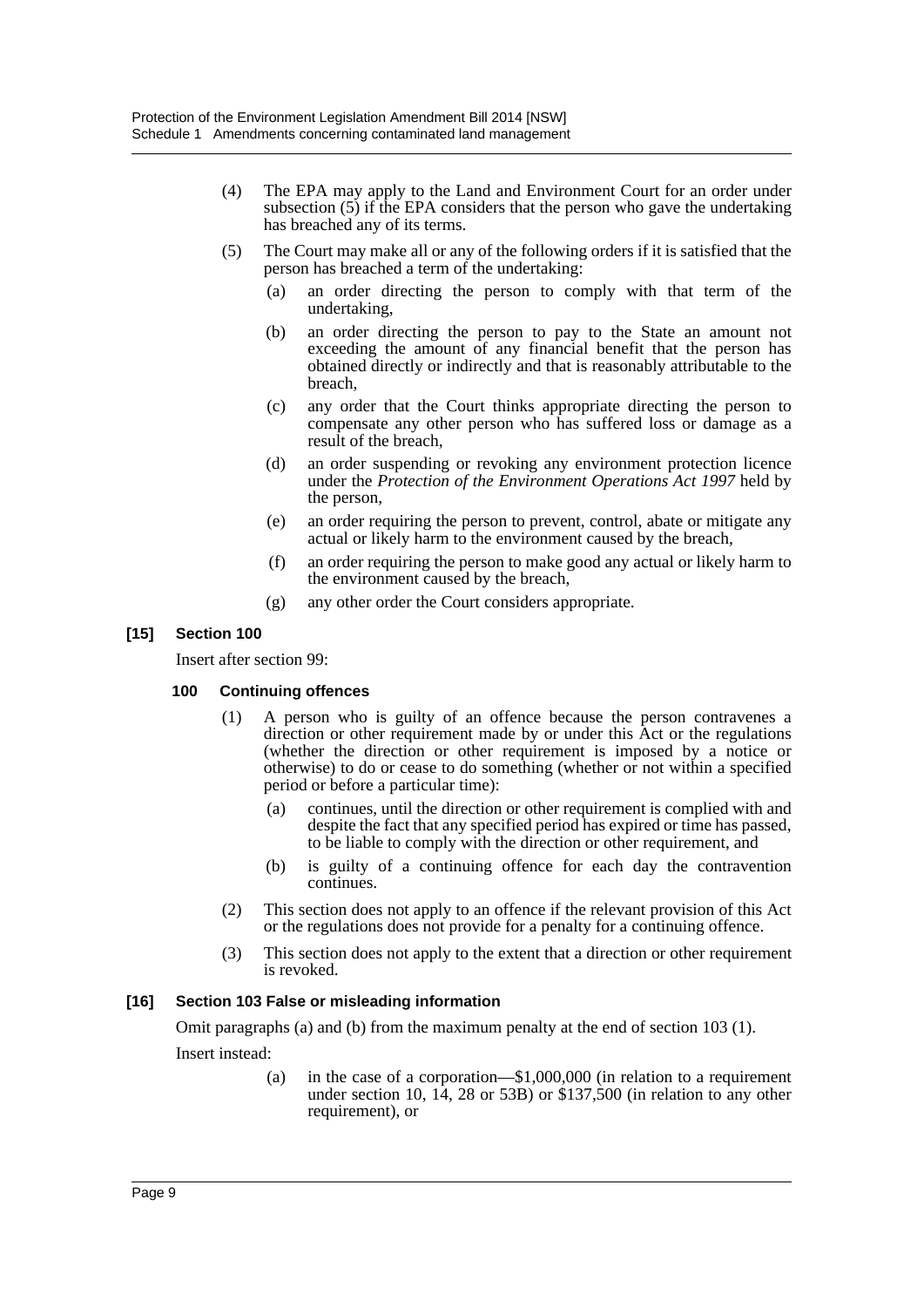(b) in the case of an individual—\$250,000 (in relation to a requirement under section 10, 14, 28 or 53B) or \$66,000 (in relation to any other requirement).

### **[17] Section 108A**

Insert after section 108:

#### **108A Continuing effect of notices, orders and conditions**

- (1) A notice or order that is given, made or issued, or a condition that is imposed, under this Act or the regulations that specifies a time by which, or period within which, a direction or other requirement of the notice, order or condition must be complied with continues to have effect until the direction or other requirement is complied with even though the time has passed or the period has expired.
- (2) A notice or order that does not specify a time by which, or period within which, a direction or other requirement of the notice or order must be complied with continues to have effect until the direction or other requirement is complied with.
- (3) This section does not apply to the extent that any direction or other requirement of a notice, order or condition is revoked.
- (4) Nothing in this section affects the powers of the EPA with respect to the enforcement of a notice, order or condition.

#### **[18] Schedule 2 Savings and transitional provisions**

Insert at the end of clause 1 (1):

any other Act that amends this Act

### **[19] Schedule 2, clause 5**

Omit clause 5 (a).

### **[20] Schedule 2**

Insert at the end of the Schedule with appropriate Part and clause numbering:

### **Part Provisions consequent on enactment of Protection of the Environment Legislation Amendment Act 2014**

### **Definition**

In this Part:

*amending Act* means the *Protection of the Environment Legislation Amendment Act 2014*.

#### **Financial assurances for actions required by management order**

Section 14 (1A) and Division 6A of Part 3, as inserted by the amending Act, apply with respect to management orders made on or after the commencement of those provisions.

#### **Penalty notices for repeat offenders**

Section 92A (6) (d), as inserted by the amending Act, extends to convictions and payments of penalty notices that occurred before its commencement for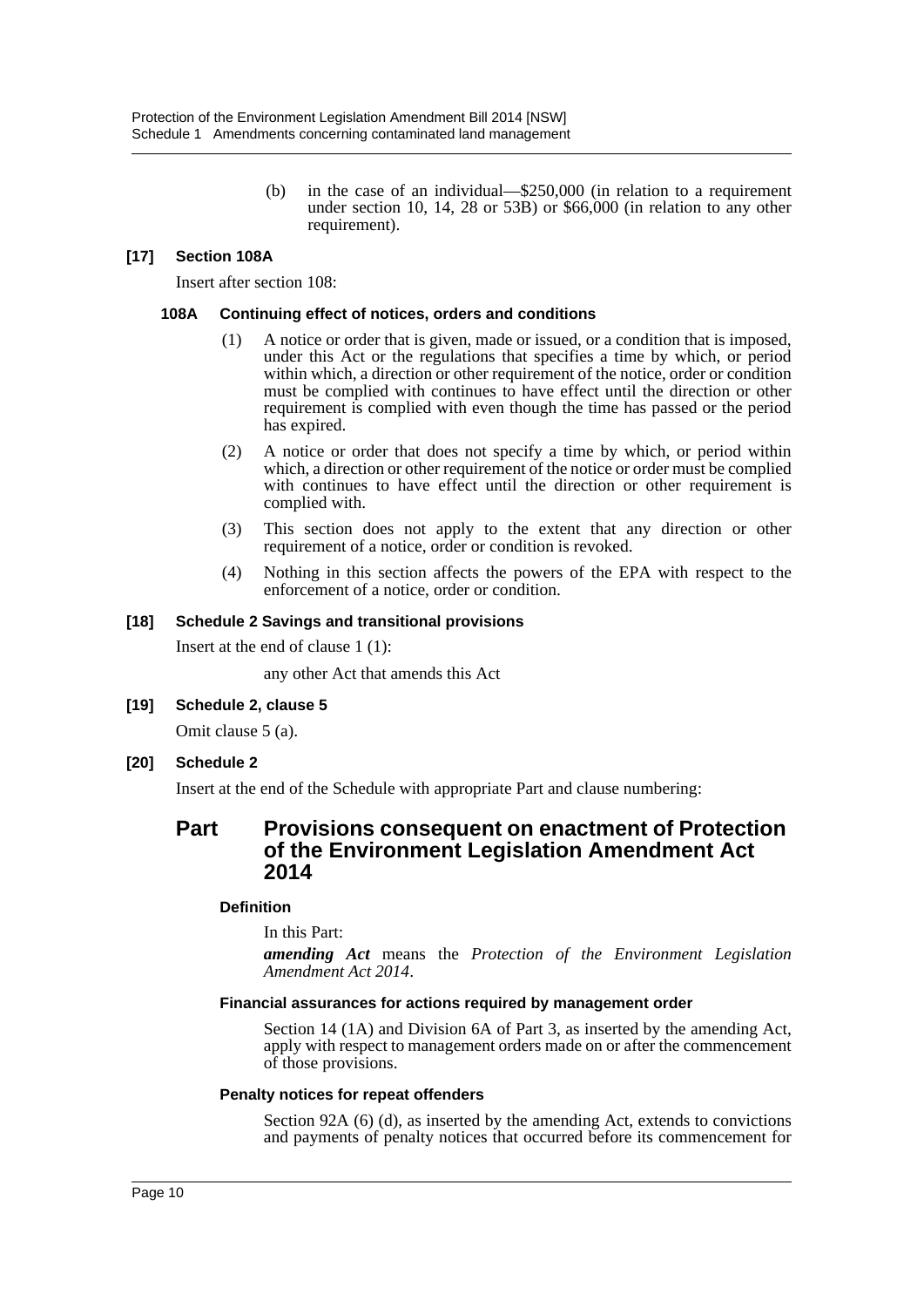the purposes of counting the number of offences for which an offender was convicted, or has paid a penalty notice, within a 5-year period referred to in that paragraph.

### **Court orders in connection with offences**

- (1) Division 2A of Part 10, as inserted by the amending Act, extends to proceedings that were initiated, but not determined, before the commencement of the Division.
- (2) Proceedings are not determined for the purposes of subclause (1) even if all that remains to be completed is the sentencing of an offender.

### **Continuing offences**

Section 100, as inserted by the amending Act, extends to a direction or other requirement given or made before the commencement of that section, but only if the contravention of the direction or requirement began on or after that commencement.

### **Notices, orders and conditions**

Section 108A, as inserted by the amending Act, applies to notices and orders given, made or issued, or conditions imposed, under this Act or the regulations on or after the commencement of that section.

### **1.2 Land and Environment Court Act 1979 No 204**

#### **[1] Section 20 Class 4—environmental planning and protection and development contract civil enforcement**

Omit "Division 6" from section 20 (1) (caa). Insert instead "Divisions 6 and 6A".

### **[2] Section 20 (1) (caa)**

Omit "section 96". Insert instead "Division 3 of Part 10".

### **[3] Section 21 Class 5—environmental planning and protection summary enforcement**

Insert "Divisions 1, 2, 2A and 4 of" before "Part 10" in section 21 (faa).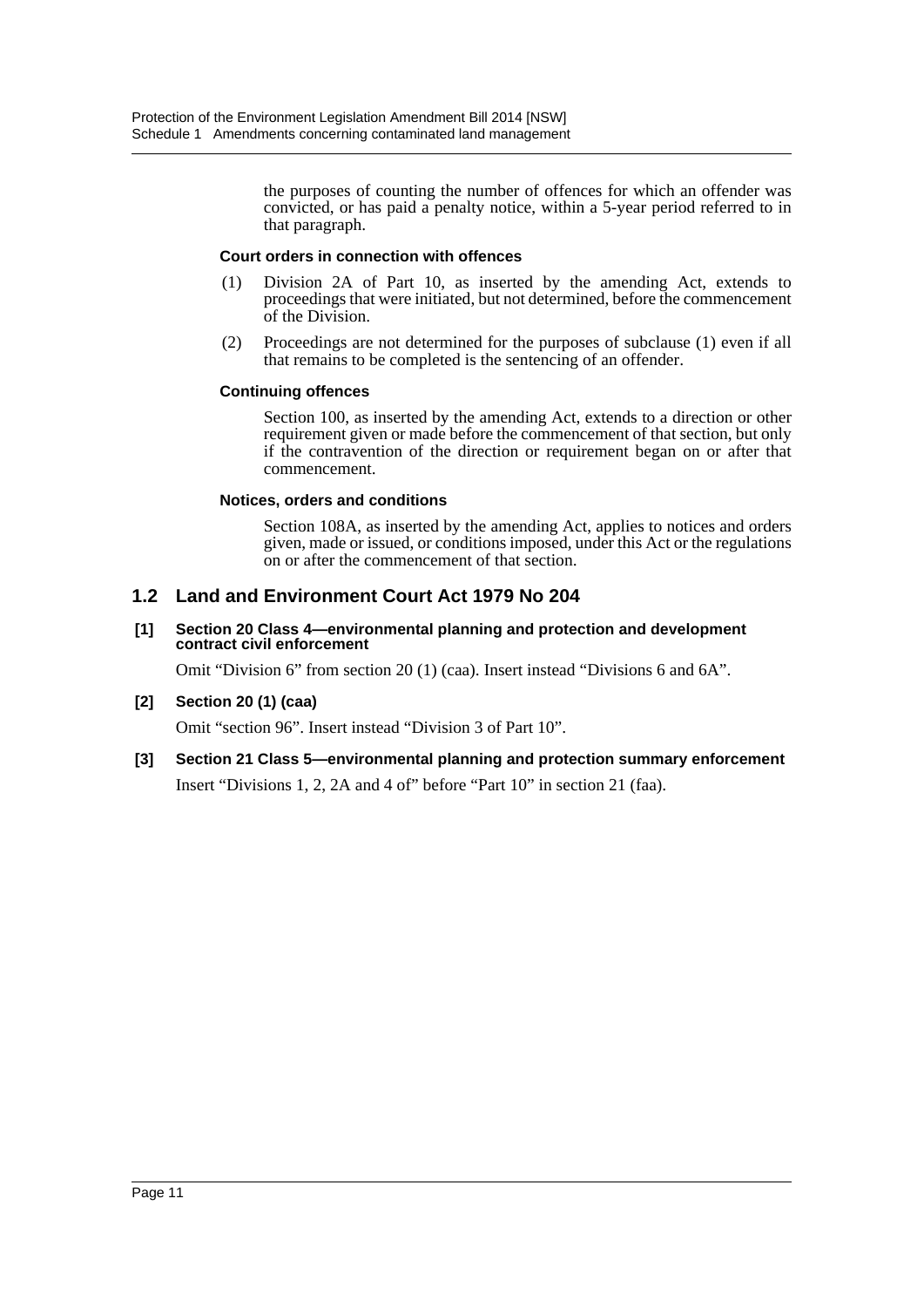## <span id="page-12-0"></span>**Schedule 2 Amendments concerning protection of environment operations**

### **2.1 Protection of the Environment Operations Act 1997 No 156**

### **[1] Section 79 Suspension or revocation of licence by appropriate regulatory authority**

Omit section 79 (4). Insert instead:

(4) The appropriate regulatory authority is not required to give the holder of a licence notice of the authority's intention to suspend or revoke the licence (whether with or without conditions imposed under section 81) before giving a notice under subsection (2).

### **[2] Section 91 Clean-up by owners, occupiers or polluters**

Insert "owner or" before "occupier" in section 91 (1) (a).

### **[3] Section 128 Standards of air impurities not to be exceeded**

Insert after section 128 (1):

(1A) Subsection (1) applies only to emissions (*point source emissions*) released from a chimney, stack, pipe, vent or other similar kind of opening or release point.

### **[4] Section 128 (2)**

Omit the subsection. Insert instead:

- The occupier of any premises must carry on any activity, or operate any plant, in or on the premises by such practicable means as may be necessary to prevent or minimise air pollution if:
	- (a) in the case of point source emissions—neither a standard of concentration nor a rate has been prescribed for the emissions for the purposes of subsection (1), or
	- (b) the emissions are not point source emissions.

### **[5] Section 144AC**

Insert after section 144AB:

#### **144AC Use of approved GPS tracking device required by EPA for waste transportation vehicles**

- (1) The EPA may, by notice in writing, require a person who is engaged in the transportation of waste to ensure that:
	- (a) approved GPS tracking devices are installed, used and maintained, in the manner specified in the notice, on any motor vehicles that are used by the person (or an employee, subcontractor or agent of the person) to transport waste, and
	- (b) such devices are not tampered with.
- (2) A person who does not comply with a notice given to the person under subsection (1) is guilty of an offence.

Maximum penalty:

- (a) in the case of a corporation—200 penalty units, or
- (b) in the case of an individual—100 penalty units.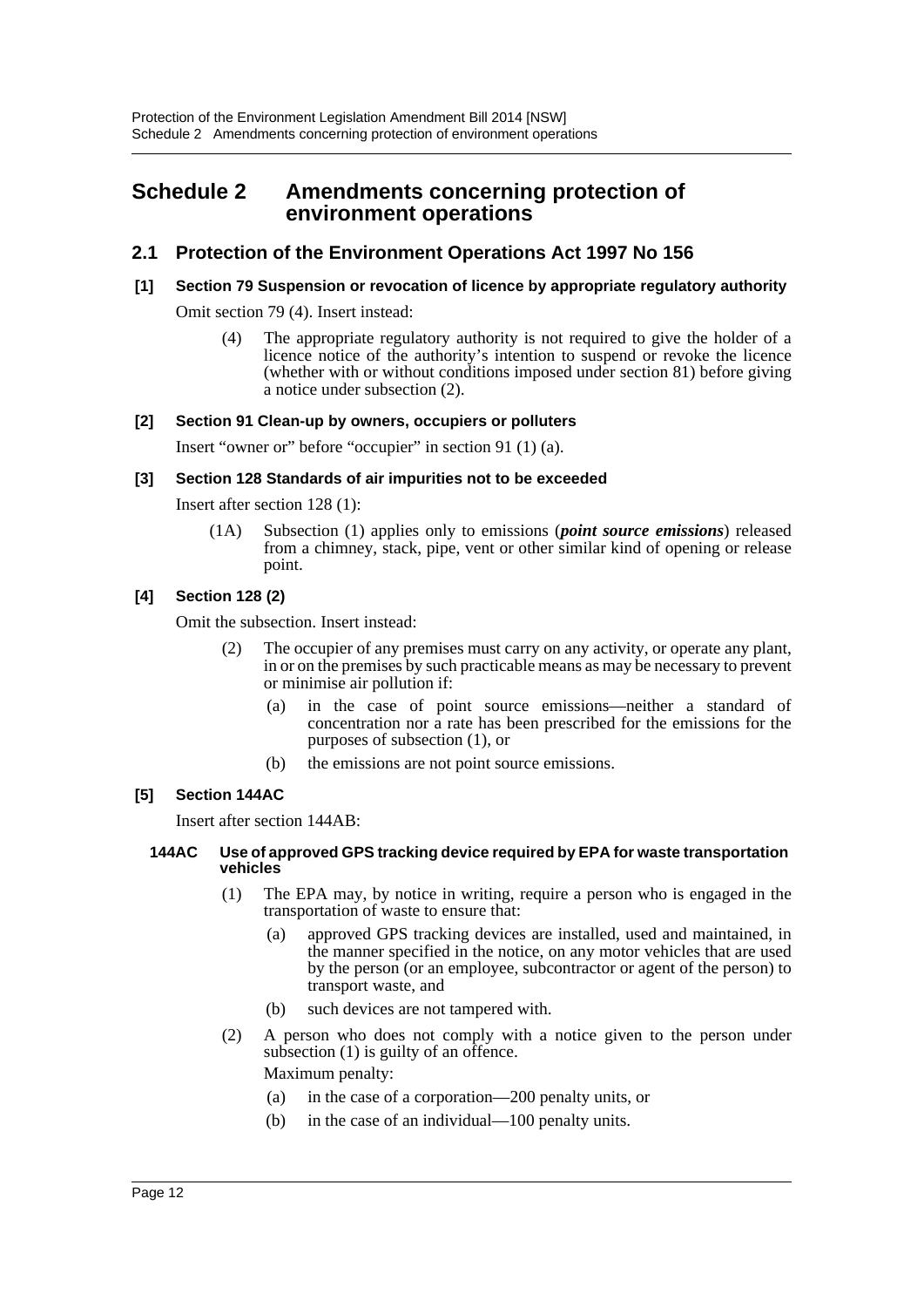- (3) In this section: *approved GPS tracking device* means a device of a kind approved by the EPA that uses the Global Positioning System to keep track of the location of a motor vehicle.
- **[6] Section 148 Pollution incidents causing or threatening material harm to be notified** Omit section 148 (7).
- **[7] Section 151A EPA may require other notification of pollution incidents**

Omit section 151A (7).

### **[8] Section 161 Notices**

Omit section 161 (5), (6) (b) and (7).

### **[9] Section 250 Additional orders**

Insert after section 250 (1):

(1A) Without limiting subsection (1) (c), the court may order the offender to carry out any social or community activity for the benefit of the community or persons that are adversely affected by the offence (a *restorative justice activity*) that the offender has agreed to carry out. However, the Local Court is not authorised to make an order under this subsection.

### **[10] Section 253A Enforcement of undertakings**

Insert after section 253A (1):

(1A) Without limiting subsection (1), an undertaking that the EPA may accept under that subsection includes an undertaking to carry out a restorative justice activity.

### **[11] Section 287 Appeals regarding licence applications and licences**

Omit section 287 (1A). Insert instead:

- (1A) The lodging of an appeal:
	- (a) in the case of an appeal against a decision to suspend or revoke a licence (whether with or without conditions)—does not operate to stay the decision appealed against, and
	- (b) in the case of an appeal against any other decision—does not, except to the extent that the Land and Environment Court otherwise directs in relation to the appeal, operate to stay the decision appealed against.
- (1B) For the avoidance of doubt, the Land and Environment Court has no jurisdiction to make an order staying a decision referred to in subsection (1A) (a).

### **[12] Section 289A**

Insert after section 289:

#### **289A Appeals regarding notices under section 144AC relating to use of approved GPS tracking devices**

(1) A person given a notice under section 144AC may, within 21 days (or such other period as is prescribed instead by the regulations) after being given the notice, appeal to the Land and Environment Court against the notice.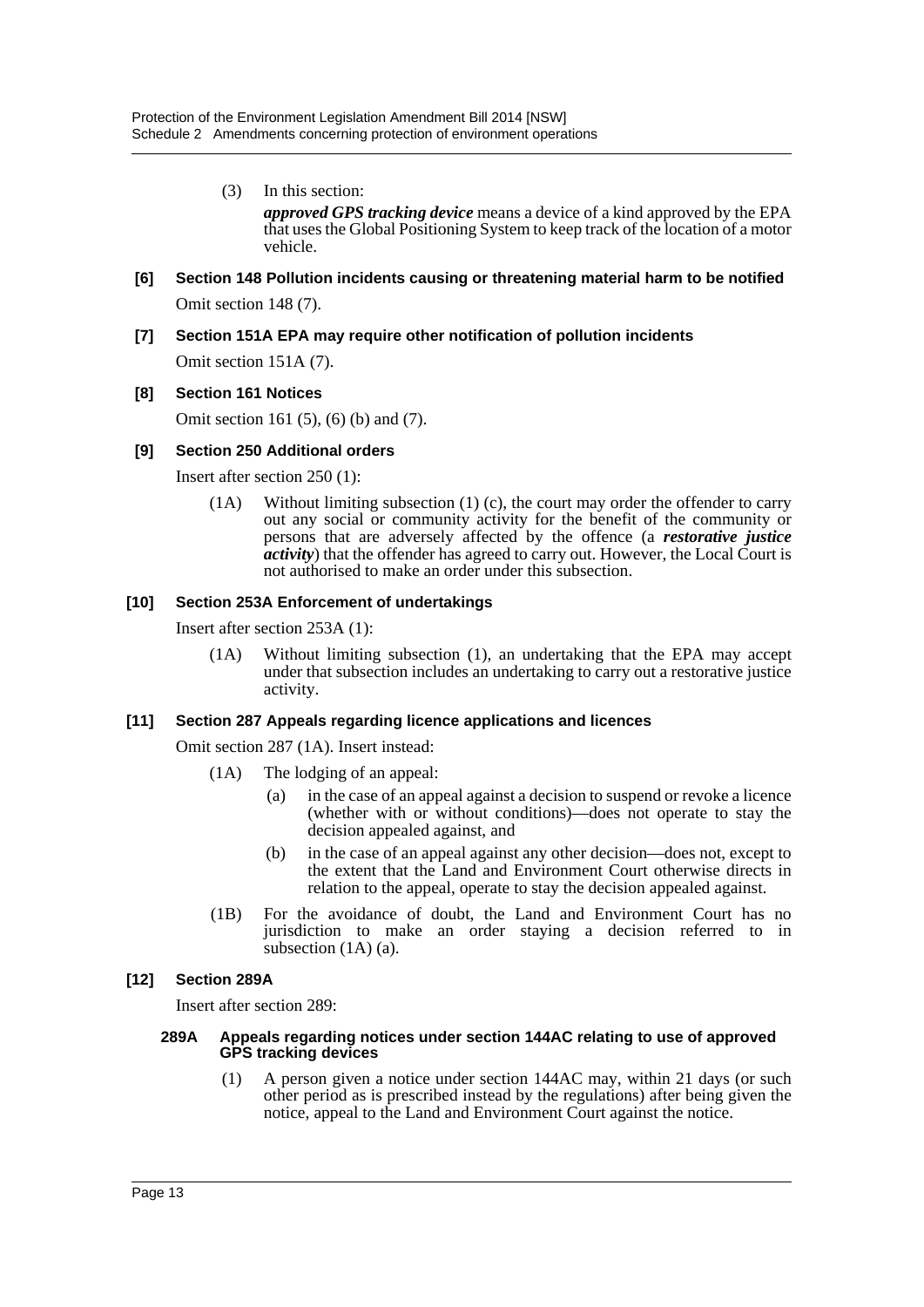(2) The lodging of an appeal does not, except to the extent that the Land and Environment Court otherwise directs in relation to the appeal, operate to stay the notice appealed against.

### **[13] Schedule 5 Savings, transitional and other provisions**

Insert at the end of the Schedule with appropriate Part and clause numbering:

### **Part Provisions consequent on enactment of Protection of the Environment Legislation Amendment Act 2014**

### **Definition**

In this Part:

*amending Act* means the *Protection of the Environment Legislation Amendment Act 2014*.

### **Orders for restorative justice**

- (1) Section 250, as amended by the amending Act, extends to proceedings that were initiated, but not determined, before the commencement of the amendment to that section.
- (2) Proceedings are not determined for the purposes of subclause (1) even if all that remains to be completed is the sentencing of an offender.

### **Stay of decisions on appeal**

Section 287 (1A), as in force before its substitution by the amending Act, continues to apply to appeals lodged before that substitution.

### **[14] Dictionary**

Insert in alphabetical order of definitions:

*restorative justice activity*—see section 250 (1A).

### **2.2 Protection of the Environment Operations (General) Regulation 2009**

### **[1] Schedule 6 Penalty notice offences**

Insert after the matters relating to section 144AA (1) of the *Protection of the Environment Operations Act 1997*:

Section 144AC (2) 2 \$1,000 \$2,000

### **[2] Schedule 6**

Omit the matter relating to section 161 (7) of the *Protection of the Environment Operations Act 1997*.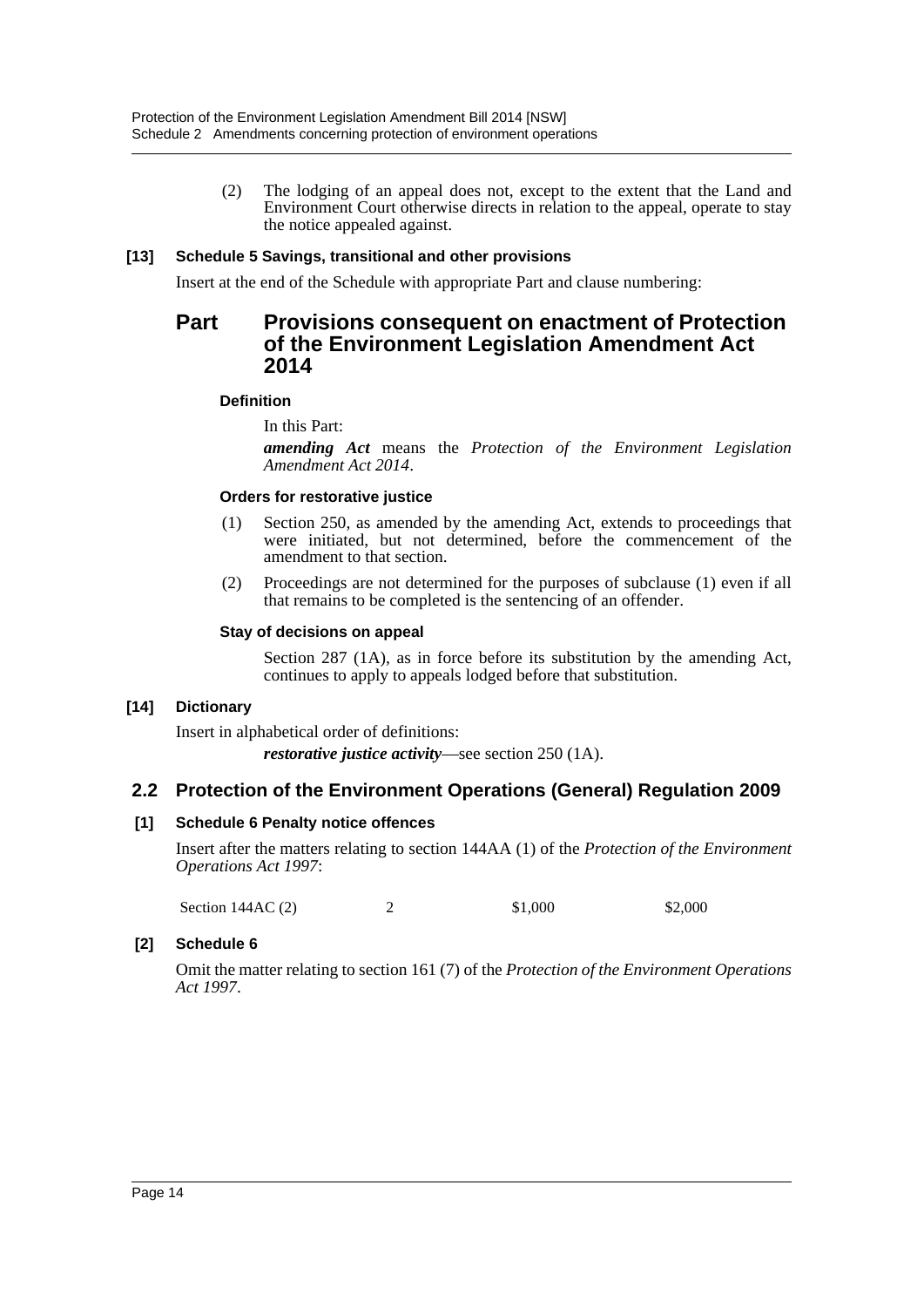# <span id="page-15-0"></span>**Schedule 3 Amendment of Radiation Control Act 1990 No 13**

### **[1] Section 4 Definitions**

Insert in alphabetical order in section 4 (1): *restorative justice activity*—see section 23B (2).

### **[2] Sections 23A and 23B**

Insert after section 23:

### **23A Orders regarding monetary benefits**

- (1) The court may order the offender to pay, as part of the penalty for committing the offence, an additional penalty of an amount the court is satisfied, on the balance of probabilities, represents the amount of any monetary benefits acquired by the offender, or accrued or accruing to the offender, as a result of the commission of the offence.
- (2) The amount of an additional penalty for an offence is not subject to any maximum amount of penalty provided elsewhere by or under this Act.
- (3) The regulations may prescribe a protocol to be used in determining the amount that represents the monetary benefit acquired by the offender or accrued or accruing to the offender.
- (4) In this section:

*monetary benefits* means monetary, financial or economic benefits. *the court* does not include the Local Court.

### **23B Additional orders**

(1) **Orders**

The court may do any one or more of the following:

- (a) order the offender to take specified action to publicise the offence (including the circumstances of the offence) and its environmental and other consequences and any other orders made against the person,
- (b) order the offender to take specified action to notify specified persons or classes of persons of the offence (including the circumstances of the offence) and its environmental and other consequences and of any orders made against the person (including, for example, the publication in an annual report or any other notice to shareholders of a company or the notification of persons aggrieved or affected by the offender's conduct),
- (c) order the offender to carry out a specified project for the restoration or enhancement of the environment in a public place or for the public benefit,
- (d) order the offender to attend, or to cause an employee or employees or a contractor or contractors of the offender to attend, a training or other course specified by the court,
- (e) order the offender to establish, for employees or contractors of the offender, a training course of a kind specified by the court,
- (f) if the Authority is a party to the proceedings, order the offender to provide a financial assurance, of a form and amount specified by the court, to the Authority, if the court orders the offender to carry out a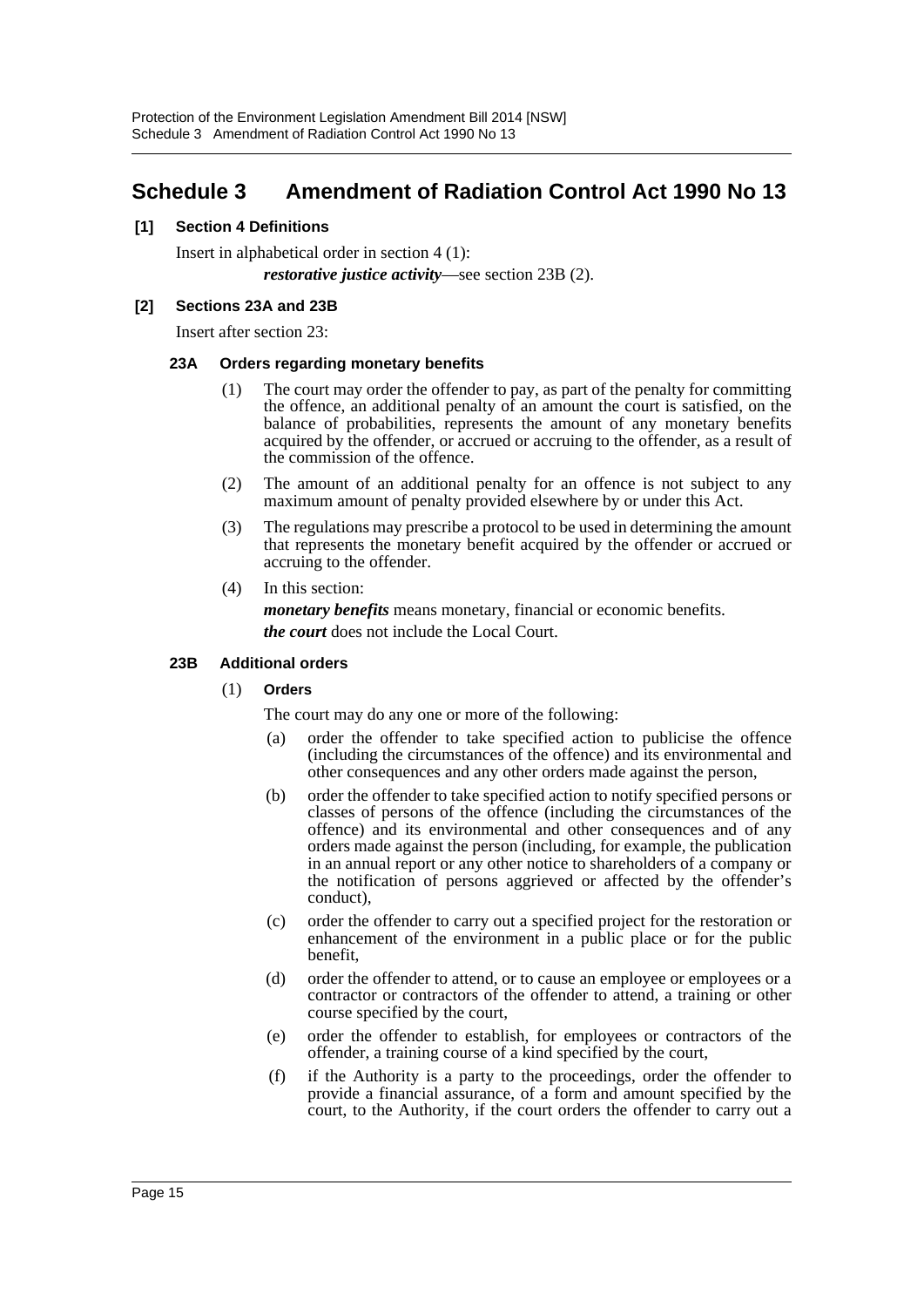specified work or program for the restoration or enhancement of the environment.

The Local Court is not authorised to make an order referred to in paragraph (c) or  $(f)$ .

(2) Without limiting subsection (1) (c), the court may order the offender to carry out any social or community activity for the benefit of the community or persons that are adversely affected by the offence (a *restorative justice activity*) that the offender has agreed to carry out. However, the Local Court is not authorised to make an order under this subsection.

#### (3) **Machinery**

The court may, in an order under this section, fix a period for compliance and impose any other requirements the court considers necessary or expedient for enforcement of the order.

### (4) **Failure to publicise or notify**

If the offender fails to comply with an order under subsection  $(1)$   $(a)$  or  $(b)$ , the prosecutor or a person authorised by the prosecutor may take action to carry out the order as far as may be practicable, including action to publicise or notify:

- (a) the original contravention, its environmental and other consequences, and any other penalties imposed on the offender, and
- (b) the failure to comply with the order.

#### (5) **Cost of publicising or notifying**

The reasonable cost of taking action referred to in subsection (4) is recoverable by the prosecutor or person taking the action, in a court of competent jurisdiction, as a debt from the offender.

### (6) **Financial assurances**

Sections 28G–28K apply to a financial assurance provided by an offender under an order made under this section in the same way as they apply to a financial assurance provided by a holder of a licence under a condition of a licence under Part 3A.

### **[3] Section 24A Enforcement of undertakings**

Insert after section 24A (1):

(1A) Without limiting subsection (1), an undertaking that the Authority may accept under that subsection includes an undertaking to carry out a restorative justice activity.

### **[4] Section 25A Penalty notices**

Insert at the end of section 25A (7) (c):

, and

(d) prescribe different amounts of penalties based on the number of times that an offender has been convicted of, or paid a penalty notice for, the same offence within a 5-year period.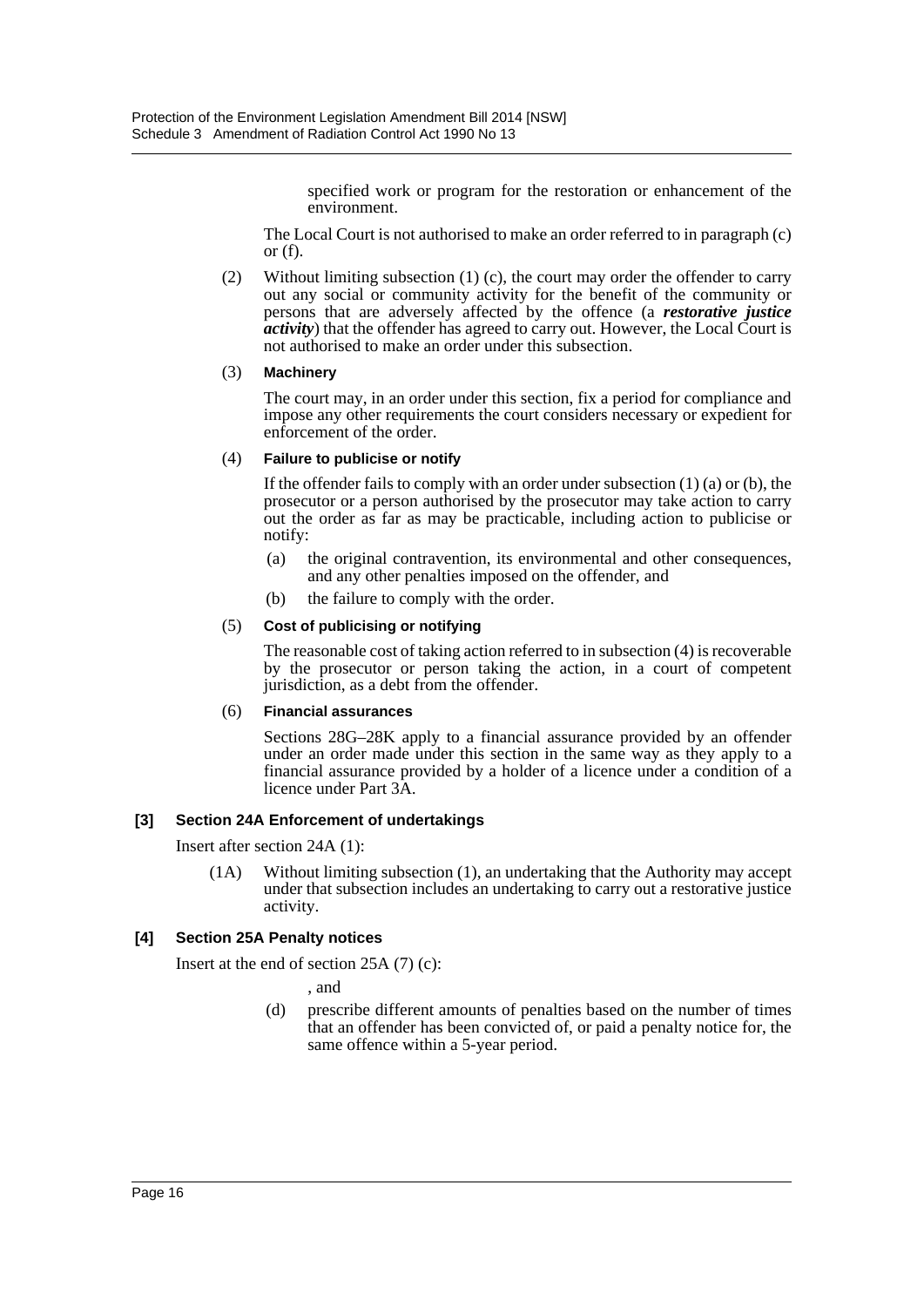### **[5] Section 25B**

Insert after section 25A:

#### **25B Remedy or restraint of breaches of this Act or regulations**

- (1) Any person may bring proceedings in the Supreme Court for an order to remedy or restrain a breach of this Act or the regulations.
- (2) Any such proceedings may be brought whether or not proceedings have been instituted for an offence against this Act or the regulations.
- (3) Any such proceedings may be brought whether or not any right of the person has been or may be infringed by or as a consequence of the breach.
- (4) Any such proceedings may be brought by a person on the person's own behalf or on behalf of another person (with their consent), or of a body corporate or unincorporate (with the consent of its committee or other controlling or governing body), having like or common interests in those proceedings.
- (5) Any person on whose behalf proceedings are brought is entitled to contribute to or provide for the payment of the legal costs and expenses incurred by the person bringing the proceedings.
- (6) If the Court is satisfied that a breach has been committed or that a breach will, unless restrained by order of the Court, be committed, it may make such orders as it thinks fit to remedy or restrain the breach.
- (7) Without limiting the powers of the Court under this section, an order under this section may suspend any licence.
- (8) In this section:

*breach* includes a threatened or apprehended breach.

### **[6] Schedule 2 Savings and transitional provisions**

Insert at the end of clause 1 (1):

any other Act that amends this Act

### **[7] Schedule 2**

Insert at the end of the Schedule with appropriate Part and clause numbering:

### **Part Provisions consequent on enactment of Protection of the Environment Legislation Amendment Act 2014**

### **Definition**

In this Part:

*amending Act* means the *Protection of the Environment Legislation Amendment Act 2014*.

### **Court orders in connection with offences**

- (1) Sections 23A and 23B, as inserted by the amending Act, extend to proceedings that were initiated, but not determined, before the commencement of the sections.
- (2) Proceedings are not determined for the purposes of subclause (1) even if all that remains to be completed is the sentencing of an offender.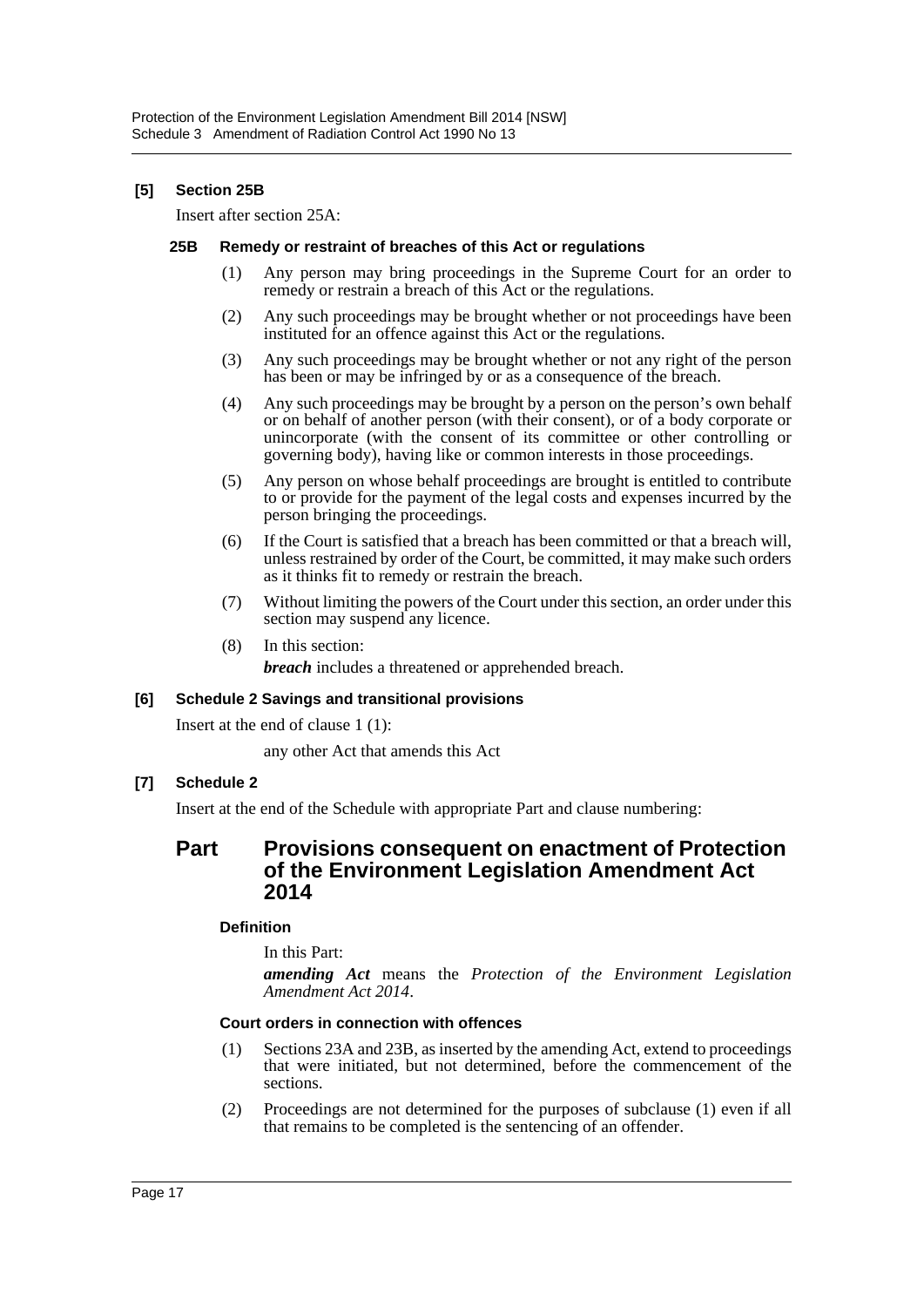### **Penalty notices for repeat offenders**

Section 25A (7) (d), as inserted by the amending Act, extends to convictions and payments of penalty notices that occurred before its commencement for the purposes of counting the number of offences for which an offender was convicted, or has paid a penalty notice, within a 5-year period referred to in that paragraph.